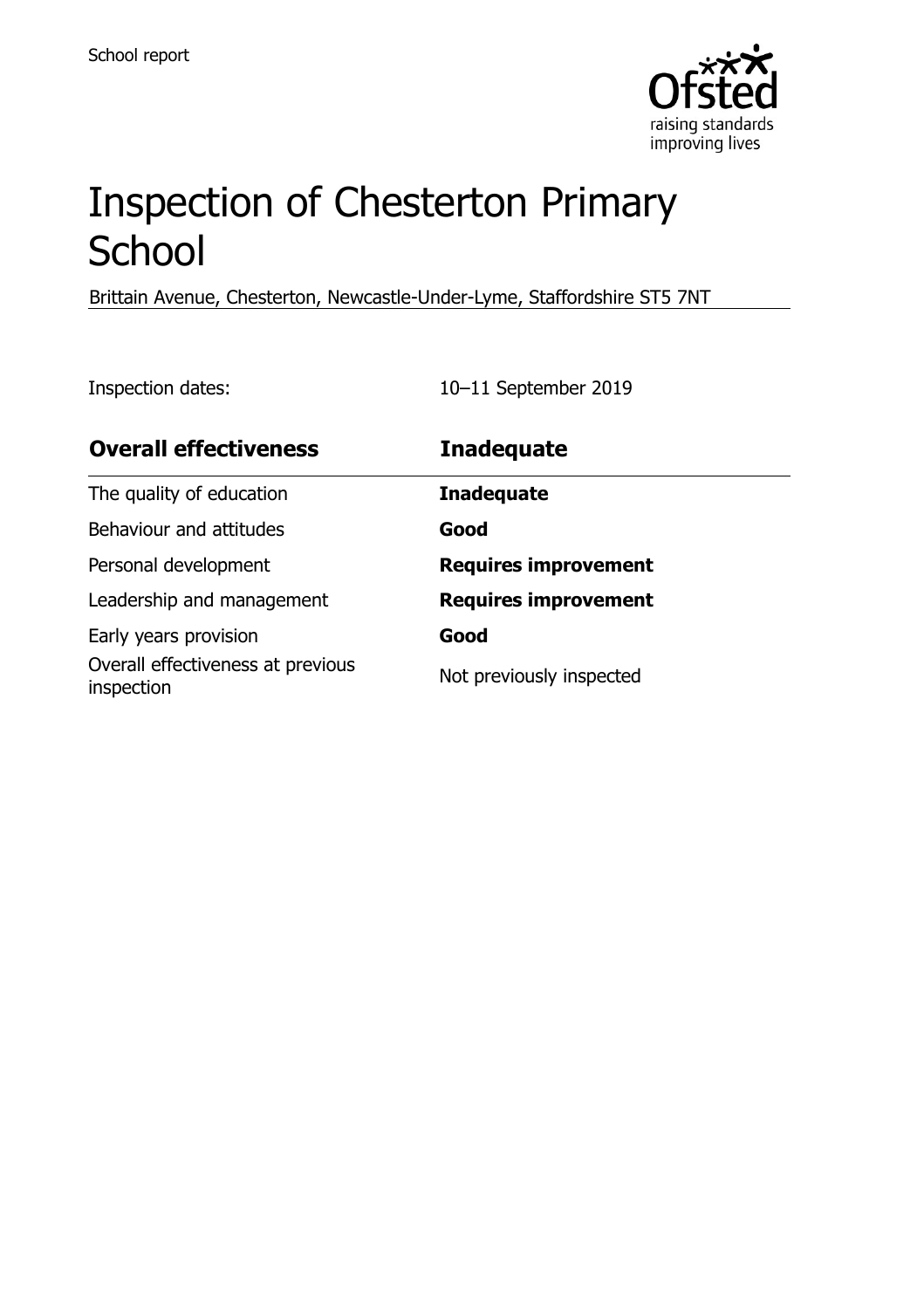

#### **What is it like to attend this school?**

Pupils are safe and enjoy school, but they should be doing much better. Pupils are not making enough progress in reading and their attainment is too low. Too many pupils are unable to read well enough with understanding. This is holding them back in other subjects like science and history. They make more progress in mathematics but could still do better.

The headteacher and staff understand what they need to do to help pupils learn and remember more. Teachers have started to improve the way they help pupils to learn. The headteacher joined the school a year ago. She has made a lot of improvements to pupils' behaviour, safety and welfare.

All staff deal very well with rare incidents of bullying and take very good care of pupils. Parents and carers like the changes made by the headteacher because it helps pupils behave well and learn more in lessons. Inspectors agree, but there are some serious weaknesses for leaders, staff and governors to deal with.

Children in the Nursery and Reception classes achieve well. They have settled into school well and already enjoy sharing ideas and talking about their new story books.

#### **What does the school do well and what does it need to do better?**

The quality of education is inadequate and standards are too low. National assessments show that too few pupils learn to read and write well enough in key stages 1 and 2. This makes it hard for pupils to learn well enough in other subjects of the school's curriculum. Too many pupils struggle to read and write some basic words, so are unable to understand the text or books they are expected to read. Disadvantaged pupils underachieve as their attainment is well below that of other pupils.

When the headteacher took over a year ago, she faced many challenges. The first was to improve pupils' behaviour. Lessons were too often disrupted by some pupils' unacceptable behaviour. Another challenge was to work with governors to appoint staff who could put things right. Strong staff appointments and stable leadership have turned things around. Pupils across the school are now well behaved and attentive in lessons. Parents told inspectors that the school is now safe and orderly. Inspectors agree.

Pupils are now getting better experiences, but leaders have not yet improved the way pupils learn in all subjects. One barrier is pupils' inability to read with confidence and understanding. Teachers are improving the way they teach phonics, but pupils still struggle with reading new or unfamiliar words. Improved teaching of mathematics is helping pupils to achieve better than before. There is still room for improvement though. Teachers do not give pupils enough time to explain how they solve problems. This does not help pupils understand more complex facts about numbers and calculations.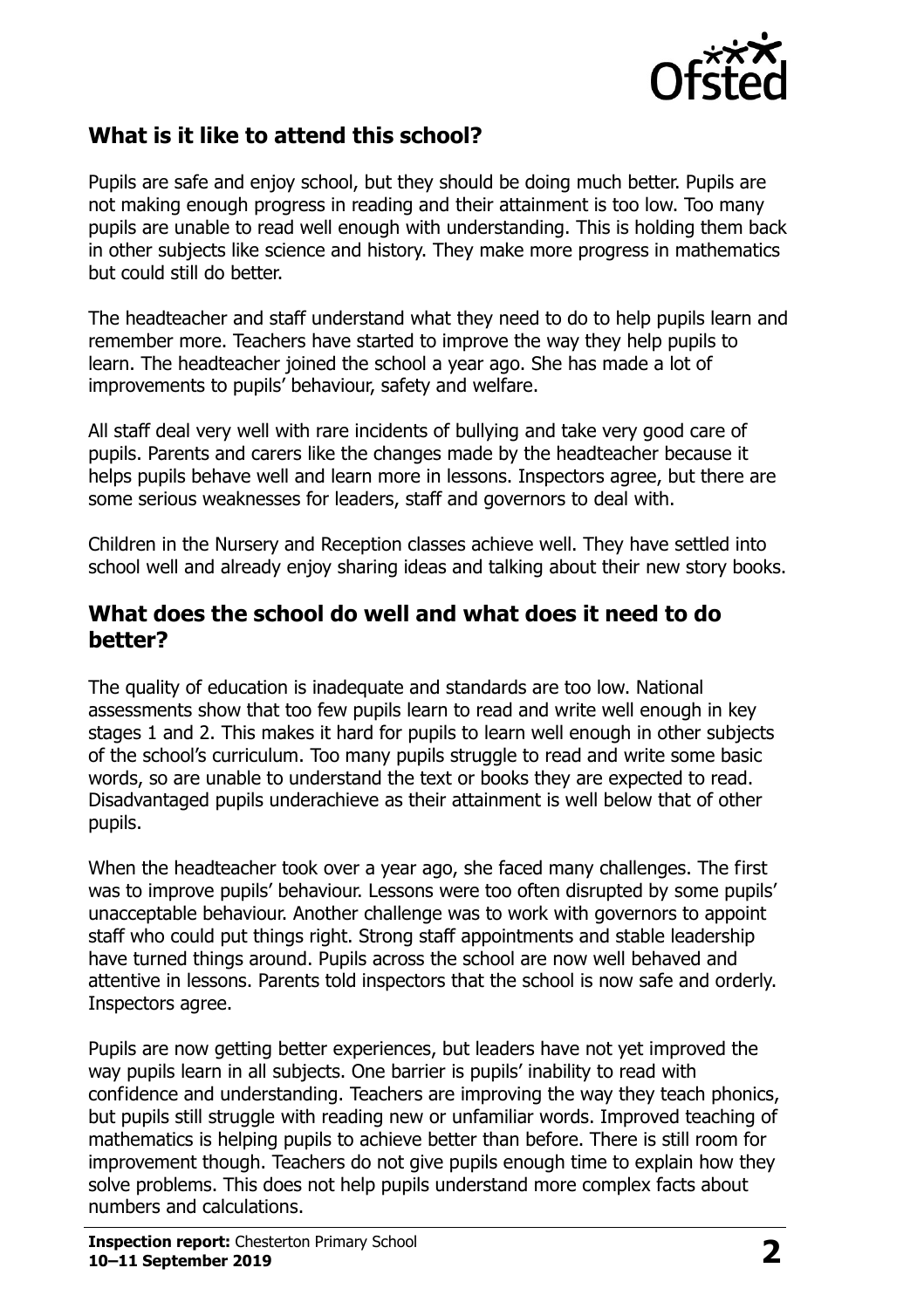

Pupils are not reading enough, but leaders are making improvements. For example, new books introduce pupils to different authors and classic stories. Pupils in Year 6 study the classic poem 'Beowulf', and they find this challenging and exciting. They read with their teacher and classmates to share ideas about the meaning of, what one pupil described as, 'strange words'. Younger pupils in key stage 2 spoke enthusiastically about their history topic on Roman Britain. The pupils remembered some key facts, but their limited vocabulary made it difficult for them to explain the events of that period.

Another barrier to pupils' learning is that the topics they study do not follow on from what they have learned before. In science lessons, for example, pupils in key stage 2 learn about the solar system. However, they do not know enough key information about planets, orbits and stars. These facts had not been taught well enough in previous years.

The headteacher has brought about many improvements over the last 12 months. Leaders now need to focus better on those actions that will have most impact on improving pupils' achievements, such as improving the teaching of reading. Some important actions taken have been very effective. The headteacher and governors strengthened the leadership and provision for special educational needs and/or disabilities (SEND). The new SEND leader has done a great deal to sharpen the individual support pupils receive. Pupils with SEND now make better progress than before.

There are many opportunities for pupils to take on roles such as librarians, monitors and eco-warriors. Pupils support their local community, such as visiting with their teachers some local elderly people as part of work to support a national dementia charity. The staff contribute well to improve pupils' moral and social development. Pupils understand British values, such as democracy, fairness and tolerance. However, leaders are not doing enough to help pupils gain a rich understanding of different cultures, backgrounds and religions.

Children throughout the Nursery and Reception classes achieve well. The children engage in stimulating reading activities. They share books and talk about stories and nursery rhymes. This improves their speech and language development well and builds good reading habits from an early age.

#### **Safeguarding**

The arrangements for safeguarding are effective.

Pupils are kept safe and protected in school. The staff know what to do if they have any concerns to report. Staff are well trained in first aid. The school has a strong pastoral and welfare team. Leaders and staff are successful in gaining the confidence of hard-to-reach and vulnerable families. This has improved pupils' attendance and ensures that they are safe when not in school. Leaders, staff and governors are very committed to the well-being and safety of every pupil and family. This lies at the heart of the school's work.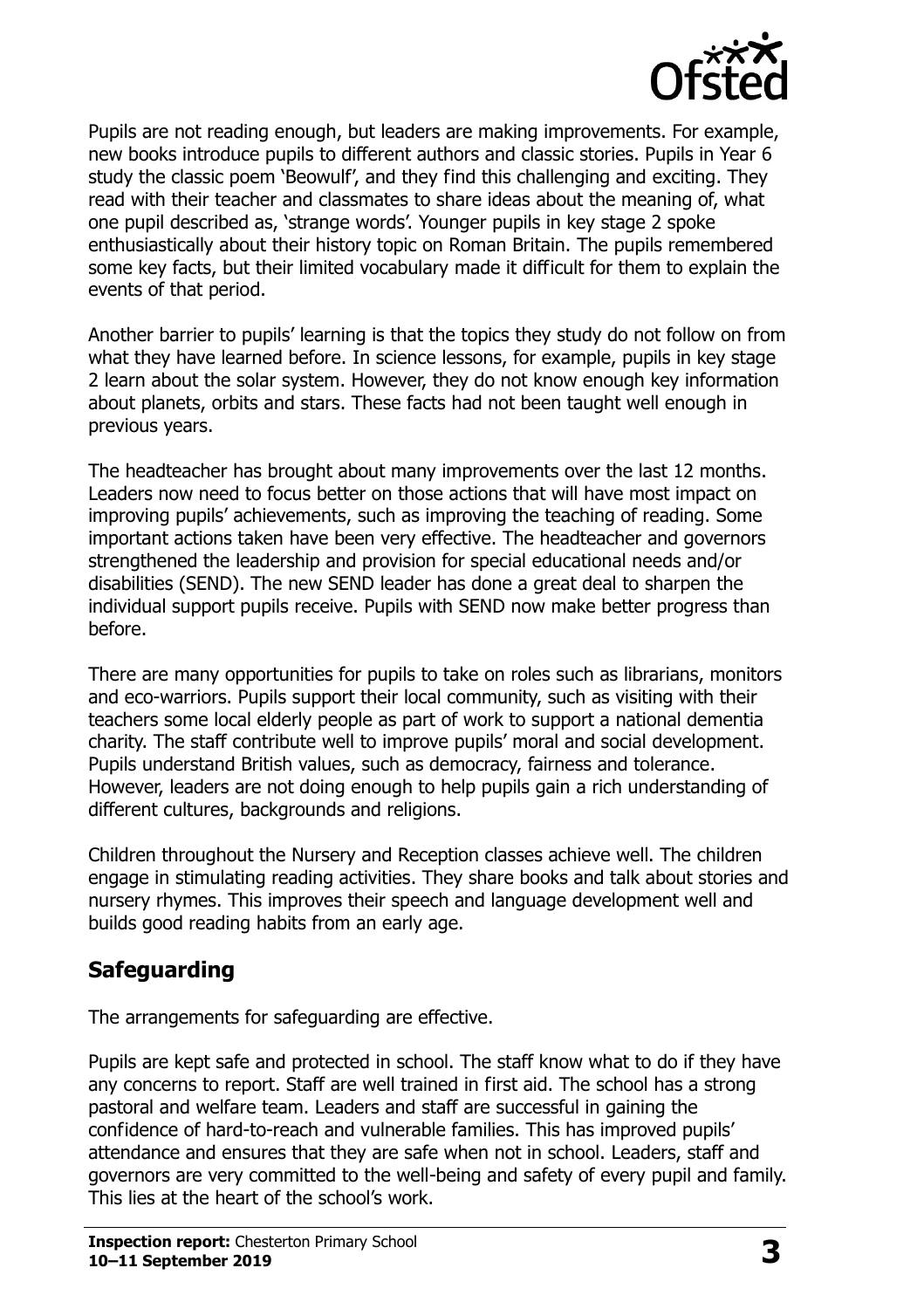

### **What does the school need to do to improve?**

## **(Information for the school and appropriate authority)**

- **Pupils are not being taught to read well enough. Too many pupils struggle to read** words they do not know because the teaching of phonics has been ineffective for many years. Too many pupils lack the confidence to read independently because they have not been taught the skills they need to decode or break down words. This hampers their ability to read with understanding in the wider curriculum. The school needs to make sure that all pupils learn to read accurately and with full understanding. Teachers and support staff must continue improving the teaching of phonics so that many more pupils reach the expected standard in key stage 1. In key stage 2, the school must offer pupils more opportunities to read more and experience a broader vocabulary, so that the pupils can learn more words and read with confidence and understanding.
- **Pupils do not have all the basic number skills and knowledge they need to tackle** more complex problems in mathematics. Leaders need to make sure that all pupils learn the necessary basic skills to help them explain or show how they have solved problems or calculations.
- The school's curriculum is not planned well enough to help pupils build on what they have already learned. Pupils do not know enough words or the vocabulary of each subject of the national curriculum. The school has not yet given enough thought to this in the past, so pupils are not acquiring the necessary knowledge and understanding they need to do better in every subject, such as science and history. The school must provide better opportunities in lessons for pupils to learn the key skills, knowledge and vocabulary specific to each of the subjects of the national curriculum.
- The school's curriculum does not provide enough opportunities for pupils to learn about different faiths, customs and cultures. The school must address this so that pupils have a broader knowledge and appreciation of different customs, cultures and world religions.
- Disadvantaged pupils are not making enough progress in their learning. Their attainment is too low at the end of key stages 1 and 2, and this must be addressed so that it matches that of other pupils nationally.
- Leaders and governors are not using the school's development plans well enough to focus more on improving teaching and learning. Leaders, governors and the trust need to pay more attention to checking which actions in the plans have the most impact on improving pupils' achievements.

#### **How can I feed back my views?**

You can use [Ofsted Parent View](http://parentview.ofsted.gov.uk/) to give Ofsted your opinion on your child's school, or to find out what other parents and carers think. We use Ofsted Parent View information when deciding which schools to inspect, when to inspect them and as part of their inspection.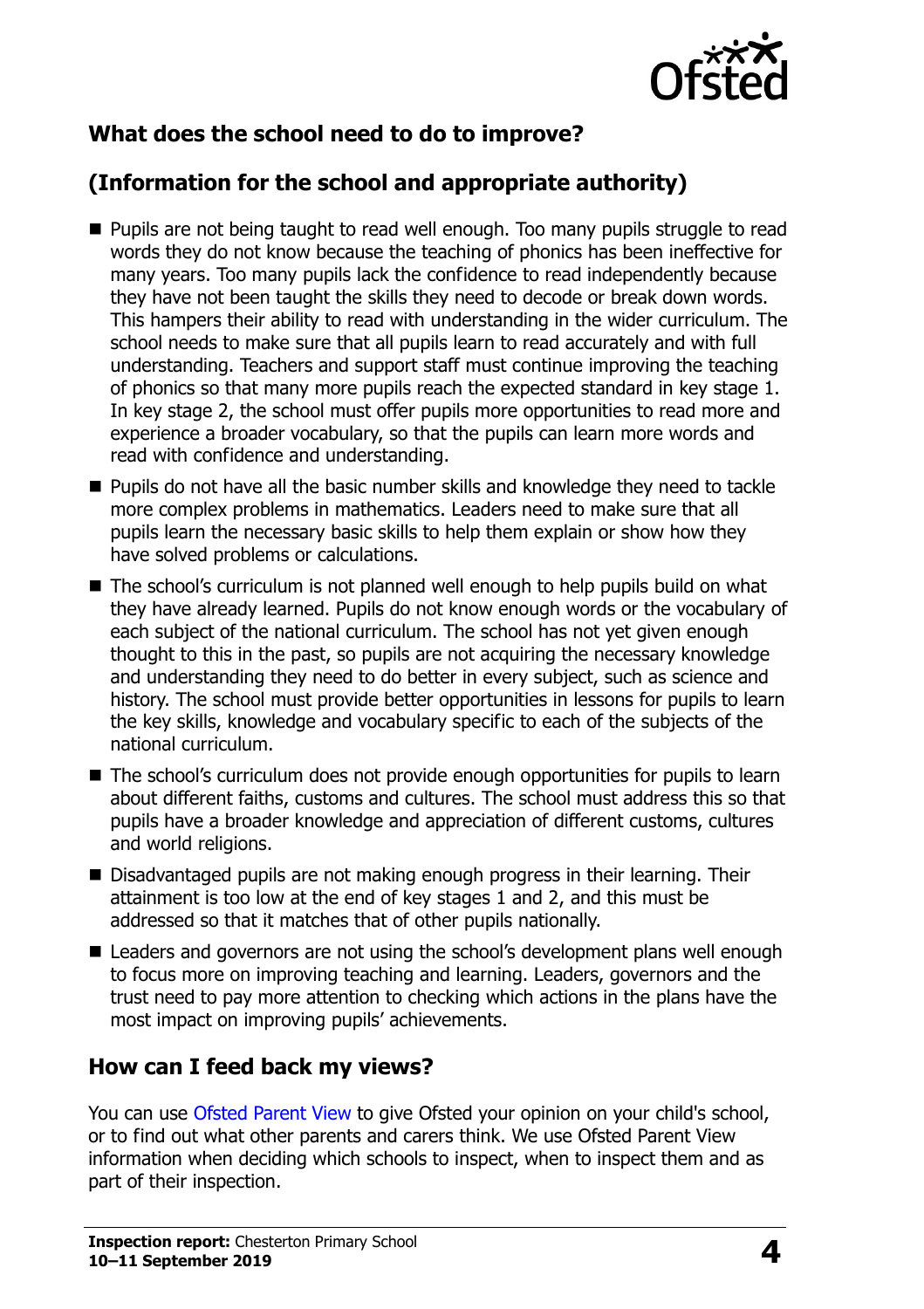

The Department for Education has further quidance on how to complain about a school.

If you're not happy with the inspection or the report, you can [complain to Ofsted.](http://www.gov.uk/complain-ofsted-report)

### **Further information**

You can search for [published performance information](http://www.compare-school-performance.service.gov.uk/) about the school.

In the report, ['disadvantaged pupils'](http://www.gov.uk/guidance/pupil-premium-information-for-schools-and-alternative-provision-settings) refers to those pupils who attract government pupil premium funding: pupils claiming free school meals at any point in the last six years and pupils in care or who left care through adoption or another formal route.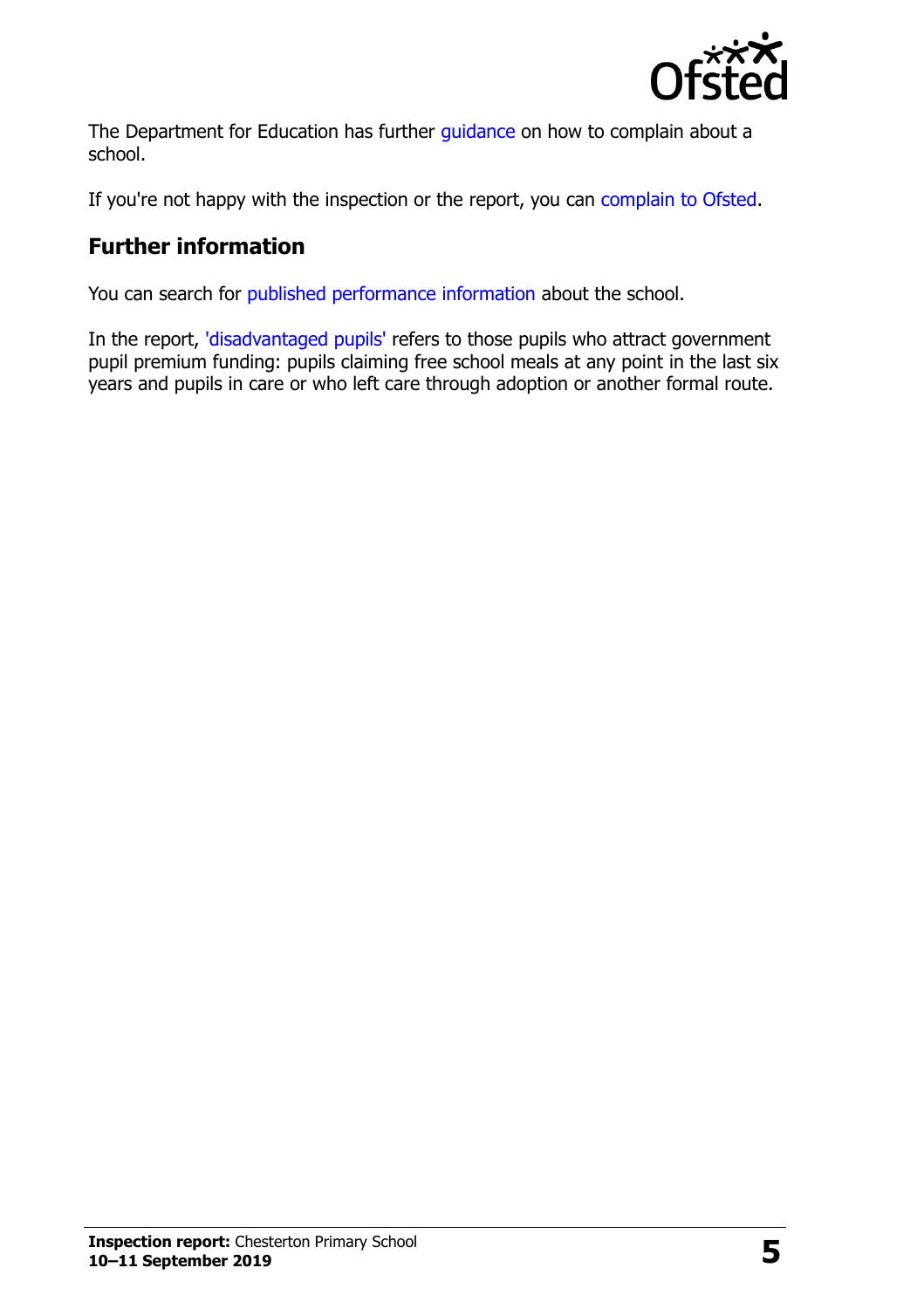

#### **School details**

| Unique reference number             | 143345                       |
|-------------------------------------|------------------------------|
| <b>Local authority</b>              | <b>Staffordshire</b>         |
| <b>Inspection number</b>            | 10111695                     |
| <b>Type of school</b>               | Primary                      |
| <b>School category</b>              | Academy converter            |
| Age range of pupils                 | $2$ to $11$                  |
| <b>Gender of pupils</b>             | Mixed                        |
| Number of pupils on the school roll | 152                          |
| <b>Appropriate authority</b>        | Board of trustees            |
| <b>Chair of trust</b>               | <b>Roy Dutton</b>            |
| <b>Headteacher</b>                  | Stella Formosa               |
| Website                             | www.chestertonprimary.org.uk |
| Date of previous inspection         | Not previously inspected     |

#### **Information about this school**

- Chesterton Primary School became an academy in September 2016. The school joined a multi-academy trust (Collective Vision Trust). The trust is responsible for the management and oversight of three primary schools and one secondary school. The predecessor primary school was maintained by Staffordshire local authority and was inspected in September 2012. That inspection judged it to be a good school.
- This is the school's first inspection since becoming an academy. There have been many changes to staffing and leadership since then. The current headteacher joined the school in September 2018.
- Early years provision comprises a Pre-nursery class for two-year-old children, who attend part time in the afternoons; a Nursery class for three-year-olds, who attend part time or full time, and one Reception class for four- and five-year-olds, who all attend full time.
- Most pupils with SEND have moderate learning difficulties, including speech and language and/or emotional and behavioural difficulties.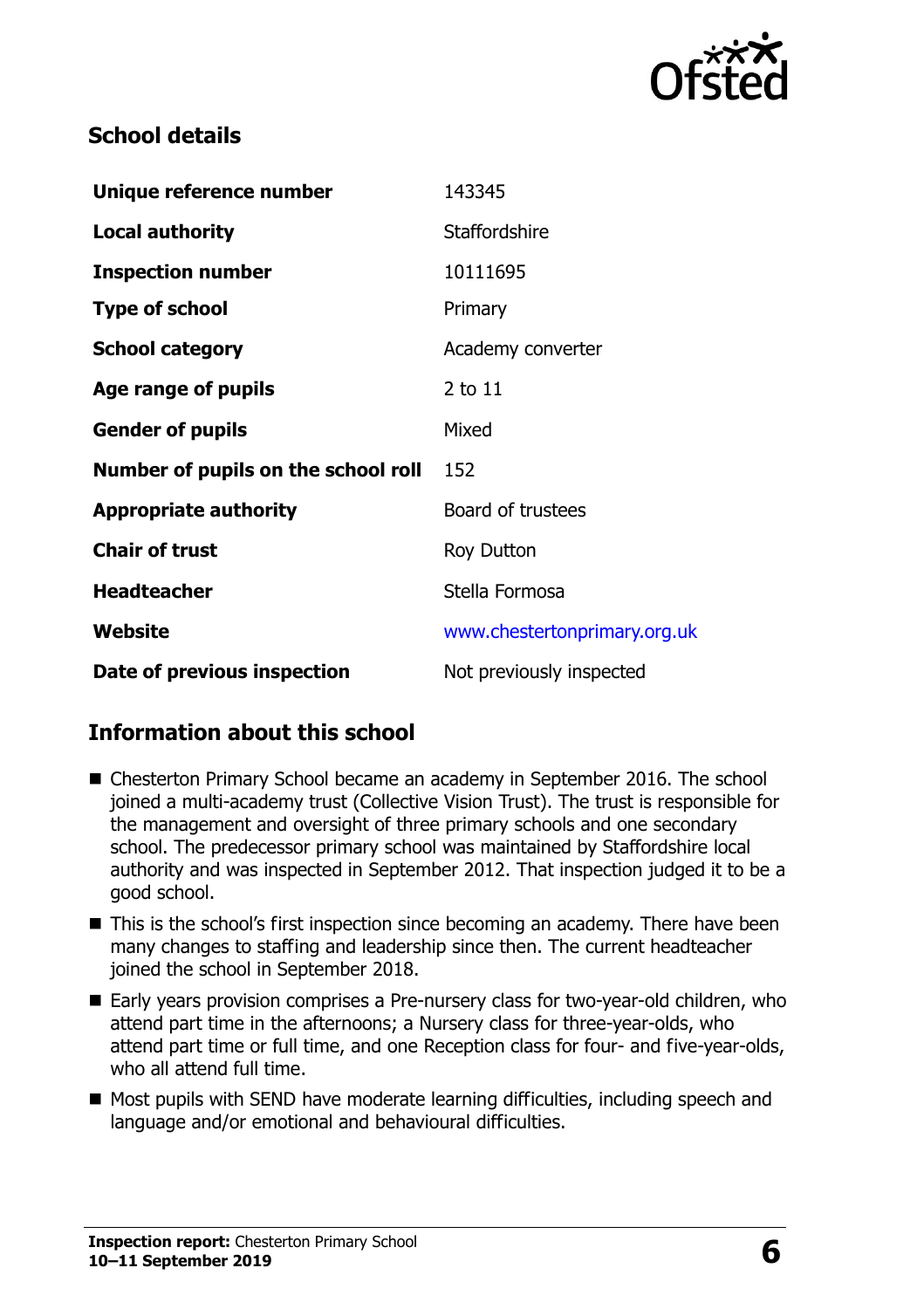

#### **Information about this inspection**

We carried out this inspection under section 5 of the Education Act 2005.

In accordance with section 44(2) of the Education Act 2005, Her Majesty's Chief Inspector is of the opinion that this school requires significant improvement, because it is performing significantly less well than it might in all the circumstances reasonably be expected to perform.

- Inspectors held discussions with the chief executive of the trust, the headteacher and teachers responsible for managing English, mathematics, science, history, SEND provision and the early years. The lead inspector held a meeting with two governors who are also members of the trust's board. A meeting was held with an attendance welfare officer who is commissioned by the trust to meet with families and ensure that pupils are safe when not attending school.
- The lead inspector spoke with an administrator to check safeguarding and staff vetting records. He also met with two of the school's designated safeguarding leaders to judge the effectiveness of child protection and safeguarding procedures.
- Inspectors spoke with some parents to seek their views about the school and analysed the 14 responses to the online survey, Parent View. Inspectors considered the 22 responses from staff to Ofsted's online staff questionnaire. Inspectors also talked with leaders and staff to gauge their views about the support they receive and their workload.
- Inspectors gathered information and engaged in a range of inspection activities to judge the school's quality of education. To do this in some depth, inspectors focused on reading and the teaching of phonics, as well as in-depth investigations into mathematics, history and science.
- To gather evidence, inspectors visited parts of lessons in all classes. Many visits were made jointly with the headteacher and the teacher responsible for managing SEND provision. Inspectors looked at samples of pupils' work for mathematics, science and history.
- **Inspectors spoke to pupils during lessons. They met with four groups of pupils** from key stages 1 and 2 to hear them read and to discuss their views about the school, their work, behaviour and safety. Inspectors spoke to pupils during break and lunchtimes to ask them for their views about the school.
- Inspectors also considered a range of documentation, including leaders' evaluations of the school's effectiveness, the school's action plans and documents relating to governance, attendance, exclusions, behaviour, parent surveys and the trust's scheme of delegation.

#### **Inspection team**

Charalambos Loizou, lead inspector Her Majesty's Inspector

Janet Tibbits Ofsted Inspector